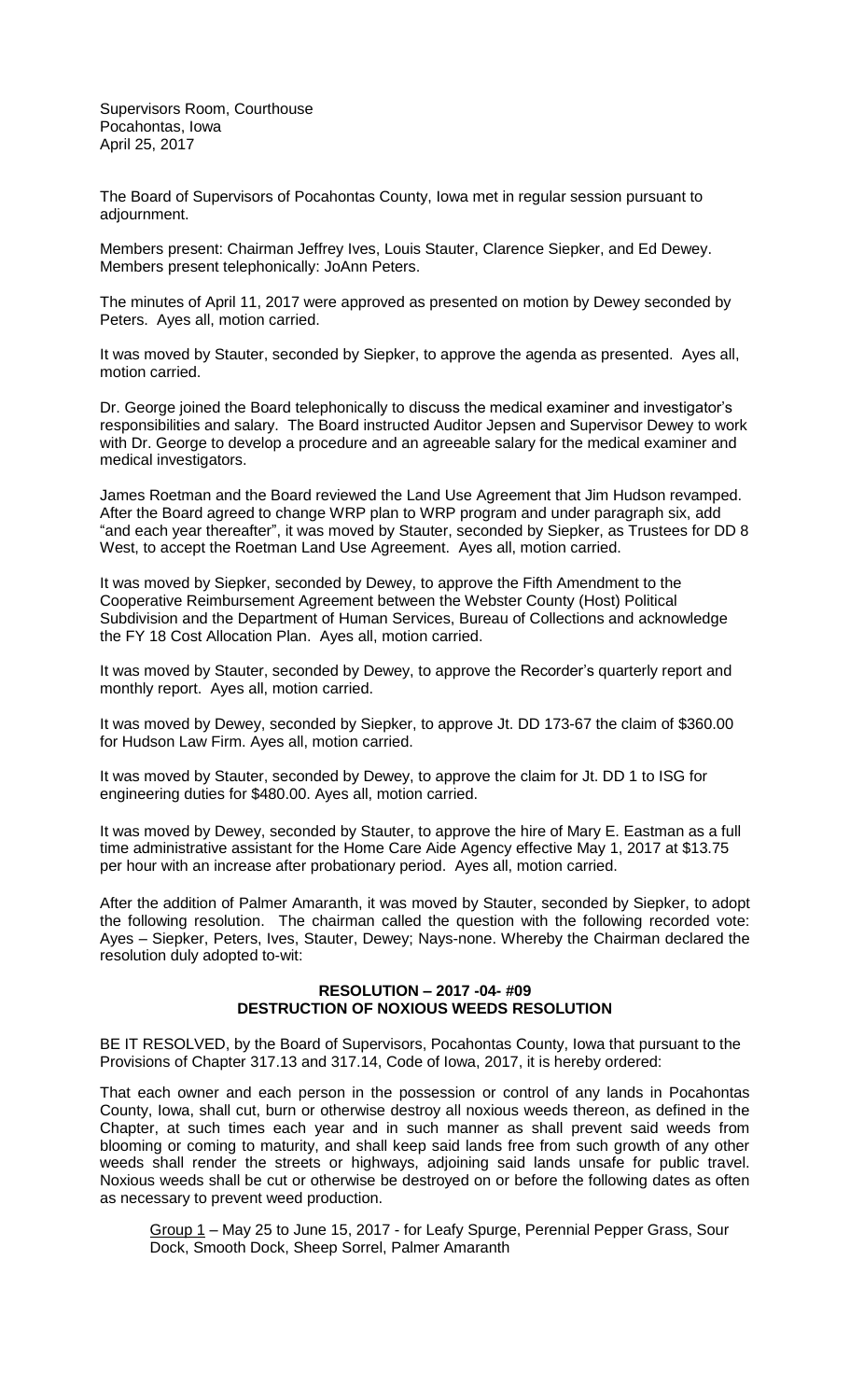Group 2 – June 1 to June 15, 2017 - for Canada Thistle, Russian Knapweed, Buckthorn, Wild Mustard and other species of Thistles

Group 3 – June 21 to July 15, 2017 - for Field Bindweed, Wild Carrot

Group 4 – June 21 to July 15, 2017 - for Horse Nettle, Perennial Sow Thistle, Quack Grass, Butterprint, Puncture Vine, Cocklebur, Bull Thistle, Teasel

Each owner and each person in the possession or control of any lands in Pocahontas County infested with any primary or secondary noxious weeds including:

Quack Grass, Perennial Sow Thistle, Canada Thistle, Bull Thistle, Field Bindweed, Horse Nettle, Leafy Spurge, Buckthorn, Perennial Pepper Grass, Russian Knapweed, Butterprint, Cocklebur, Teasel, Wild Mustard, Wild Carrot, Wild Sunflower, Sheep Sorrel, Sour Dock, Smooth Dock, Puncture Vine, Poison Hemlock, Shattercane, and Marijuana, shall adopt a program for weed destruction, prescribed by the Weed Commissioner, which in five years may be expected to destroy and will immediately keep under control such infestations of said primary and secondary noxious weeds.

That if the owners or person in possession or control of any land in Pocahontas County fails to comply with the foregoing orders, the Weed Commissioner shall cause this to be done and the expense of said work including costs of serving notice and other costs, if any, to be assessed against the land and the owners thereof.

It was moved by Dewey, seconded by Siepker, to acknowledge receipt of the following Manure Management Plans: (1) WENJ – ID# 67314 located in the SE SE, Sec. 21, Marshall Township with John Wenell as owners & Kyle Wenell as contact person; (2) Kopriva (TURF), Finisher Farm– ID# 64541 located in the N 1/2 NE 1/4, Sec. 4, Cummins Township with M Holding, LLC as owners & Keith Kratchmer as contact person; (3) Hauswirth, Finisher Farm– ID# 64514 located in the S 1/2 SW 1/4, Sec. 31, Powhatan Township with Morning Glory Farms, LLC as owners & Jim Kutschat as contact person; (4) Marshall, Finisher Farm – ID# 58386 located in the SE NE, Sec. 6, Marshall Township with Iowa Select Farms, LLP as owners & Keith Kratchmer as contact person; (5) The Maschhoff's Seehusen Finisher– ID# 61832 located in the SE SW, Sec. 30 Sherman Township with The Maschhoff's as owners & contact person; (6) B & B Hog Farms, Inc.– ID# 59153 located in the SE SW, Sec. 3, Des Moines Township with B & B Hog Farms, Inc. as owners & Brad Banwart as contact person; (7) Dirks– ID# 64551 located in the SE SE, Sec. 30, Grant Township with Marvin Dirks, Jr. as owners & contact person. Ayes all, motion carried.

It was moved by Siepker, seconded by Dewey, to approve the 2017 wetland applications for tax exemption status. Ayes all, motion carried.

It was moved by Dewey, seconded by Stauter, to authorize the Chairman to sign the 2017 County Weed Commissioner Certification. Ayes all, motion carried.

Auditor Jepsen discussed exploring changes to payroll, outside janitorial assistance and painting the stairwell in the Courthouse. On request from Jepsen, the Board clarified that when departments make purchases over \$500.00, the department supervisors need to do a courtesy notification to the Board directly or through the Auditor.

Don Cirks and Kelvin Aljets from Secondary Roads discussed the different quotes they received for two road graders and trading in the old ones verses selling outright. It was moved by Stauter, seconded by Siepker, to authorize Cirks and Aljets to purchase two John Deere road graders and sell the old ones outright or trade in, whichever is the better for the County. Cirks and Aljets will keep the Board abreast. Ayes all, motion carried.

It was moved by Dewey, seconded by Stauter, to approve the \$80 subsidy per customer for dust control through Pro Coop. Ayes all, motion carried.

After discussion with County Engineer, Jack Moellering, it was moved by Dewey, seconded by Siepker, to adopt the following resolution. The chairman called the question with the following recorded vote: Ayes – Siepker, Peters, Ives, Stauter, Dewey; Nays-none. Whereby the Chairman declared the resolution duly adopted to-wit:

## **RESOLUTION – 2017 -04- #10** Entrance Policy

WHEREAS, Pocahontas County has a policy regarding installation and widening of entrances to property along its secondary roads which was adopted 14 August 2007, and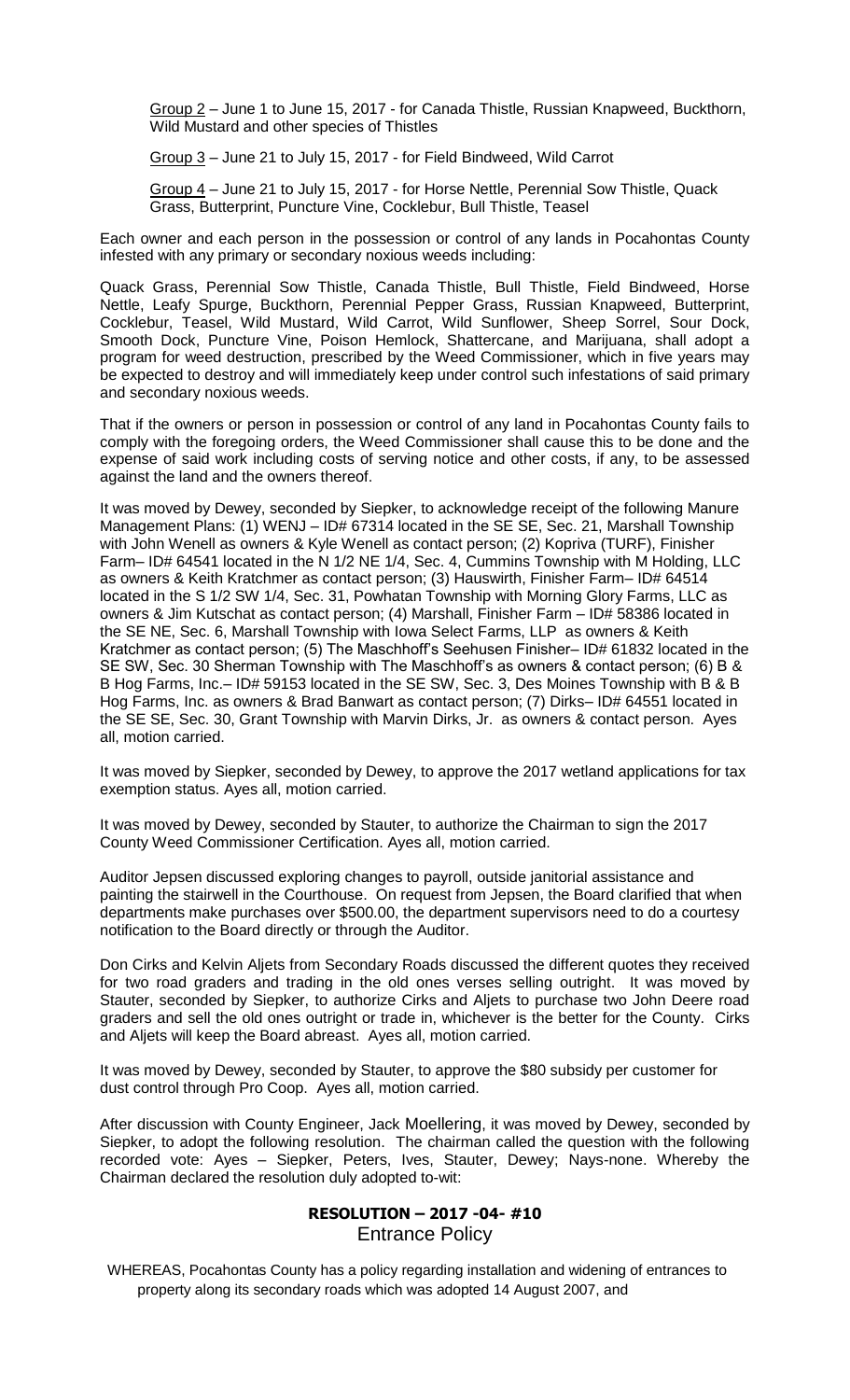WHEREAS, the policy has been reviewed and certain changes are deemed appropriate.

- NOW THEREFORE BE IT RESOLVED that Pocahontas County Board of Supervisors on this date, 25 April, 2017, adopt the following policy regarding installation, widening, and removal of entrances to property along Pocahontas County roads and highways and hereby rescind previous policy in its entirety.
- 1. Construction of additional entrances and/or entrance widening shall be done by permit and in accordance with permit.
- 2. Permit to be obtained at County Engineer's Office in Pocahontas.
- 3. Permit fee in amount of \$100 to be charged for all entrance construction or widening permits.
- 4. Location of entrance must be approved by, and if approved, the size and type of culvert determined by County Engineer.
- 5. Price of entrance, including necessary culvert materials, shall be paid by landowner or tenant as applicable and prior to work being performed, except that governmental entities may be billed.
- 6. a Where the new entrance or widening is to be built to serve as primary entrance to a livestock or poultry confinement facility, the entrance shall be constructed to a minimum culvert length or width of 72 feet. If the construction of the entrance is to be in conjunction with the construction of the facility, the contractor doing the earthwork for the facility may also construct the entrance.
	- b For entrances not covered by 6.a, where new entrance or widening desired with final length of culvert or width of entrance is in excess of 52 feet, construction or widening shall only be performed by County forces, unless otherwise approved by the County Engineer. On gravel roads, where new entrance or widening results in length or width of 52 feet or less, construction or widening may be performed by landowner, landowner's contractor or County forces at landowner's discretion. Any construction or widening on paved roads shall be performed by County forces unless otherwise approved by the County Engineer.
- 7. For entrances not covered by 6.a., the maximum width of the entrance, inclusive of widening, shall be 52 feet. Width is measured from toe of slope to toe of slope without safety flattening. With the County Engineer's approval or for 6.a. entrances, the maximum shall be 80 feet.
- 8. For purposes of fees charged for work to be done, widening shall not exceed 20 feet, otherwise new entrance fees to be charged.
- 9. On paved roads, the County will perform safety flattening of entrance slopes in conjunction with construction hereunder. Cost of additional culvert for safety flattening, on new entrances only, will be shared 50/50 by the County and the landowner/tenant and deemed to be 48 feet in length (24 feet cost to each party).
- 10. All work shall be done in accordance with permit and specifications furnished by County Engineer.
- 11. Where the entrance requires culvert (and connecting bands), the price charged will be the County's cost for new material plus 20%. In addition, earthwork done by County forces, the price shall be per the following schedule: (format: \$widening / \$full construction)

| Location                                 | Centerline to RoW: | 33'         | $>33'$ , $<60'$ | $>=60'$       |
|------------------------------------------|--------------------|-------------|-----------------|---------------|
| Class B or unimproved roads              |                    | \$200/\$350 |                 |               |
| Granular surfaced roads                  |                    | \$400/\$700 | \$700/\$1000    |               |
| Paved roads                              |                    |             | \$900/\$2000    | \$1100/\$2500 |
| Add if new construction in excess of 52' |                    | $-/-$ \$300 | - /+\$500       | - /+\$700     |

- 12. Completed entrance, including culvert, to be property of Pocahontas County and to be maintained by Pocahontas County.
- 13. County will place rock or gravel on completed entrance at no cost to landowner following approved construction, except that no rock or gravel to be placed on entrances on Class B or unimproved roads.
- 14. County will re-rock entrances as needed and as determined by the County.
- 15. Landowners will be paid according to. the following schedule when they permit the County to remove unused existing entrances: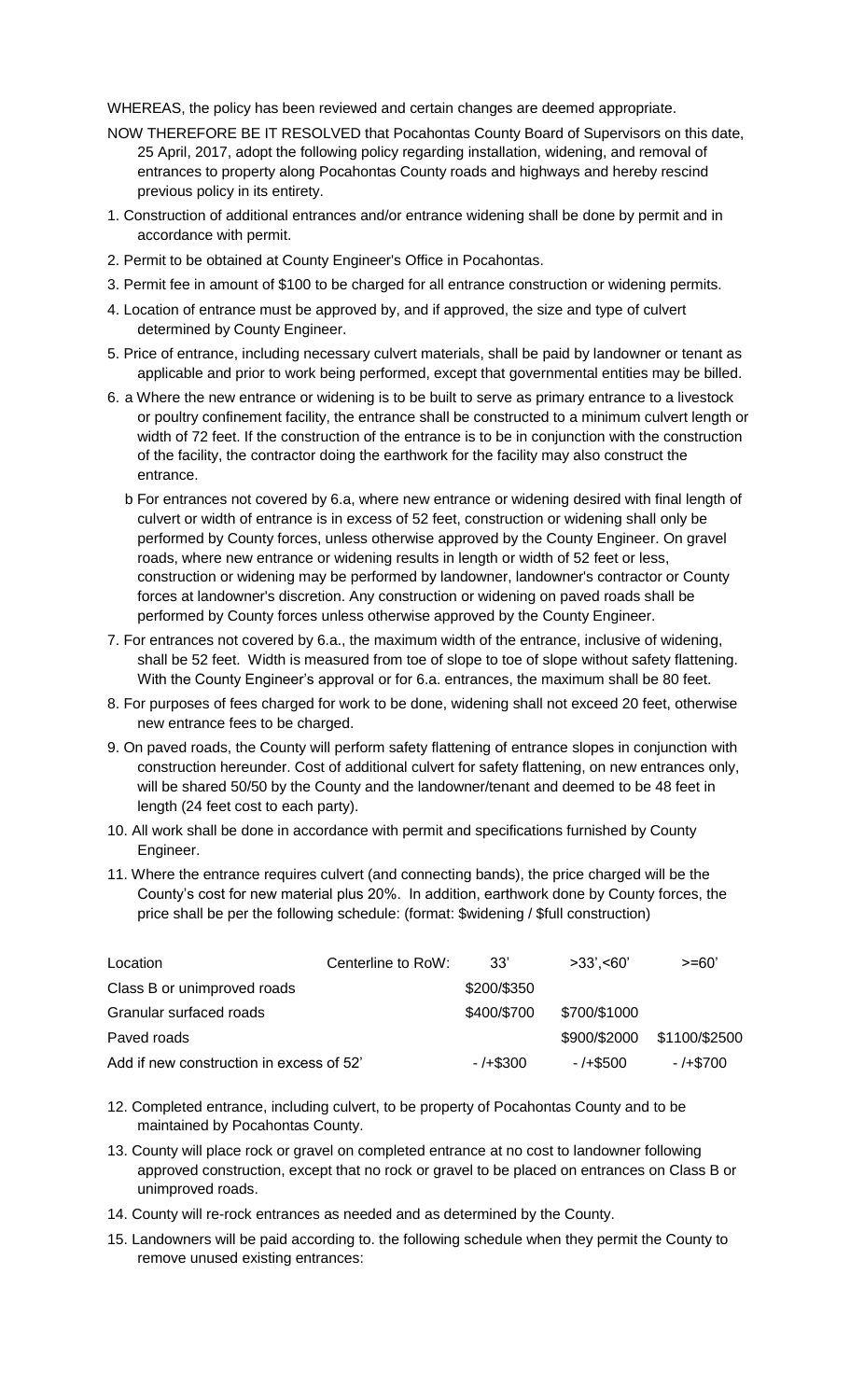| <b>Existing entrance</b>    | Not safety flattened |           | Safety flattened |           |
|-----------------------------|----------------------|-----------|------------------|-----------|
| Location                    | Without pipe         | With pipe | Without pipe     | With pipe |
| Class B or unimproved roads | \$75                 | \$75      |                  |           |
| Granular surfaced roads     | \$150                | \$150     |                  |           |
| Paved roads                 | \$500                | \$750     | \$300            | \$250     |

16. Where landowner/tenant is permitted to remove entrance, no payment shall apply, and disposal of the fill and old culvert shall be permittee's responsibility.

- 17. County to retain ownership of fill material and culvert pipe when entrances are removed by County.
- BE IT FURTHER RESOLVED that this policy apply to all entrance applications received after 1 May 2017.

The Board, Moellering, Cirks, and Gary Atherton, Drainage Clerk, discussed moving supervision responsibilities of the tile crew from Cirks to Atherton. It was decided more research was needed before a decision could be made.

The following claims were audited and allowed except claim numbers 2553, 2505, and 2506:

| AT&T                          | Phone                     | 178.56   | 1            |
|-------------------------------|---------------------------|----------|--------------|
| Adv Systems                   | Copier Contract           | 150.61   | 1            |
| E Ahlrichs                    | mileage                   | 139.00   | $\mathbf{1}$ |
| Alliant Energy                | Utilities                 | 227.66   | 1            |
| G Atherton                    | Phone/Mileage REMB        | 471.21   | $\mathbf{1}$ |
| S Bailey                      | Reimb - magazine pouches  | 350.00   | 1            |
| N Betten                      | mileage                   | 183.00   | 1            |
| <b>B</b> H Energy             | gas/Poc. shops            | 475.74   | 1            |
| B H Energy                    | Gas                       | 340.28   | $\mathbf{2}$ |
| Block Shop                    | Supplies                  | 137.22   | $\mathbf{1}$ |
| M Boernsen                    | Bee Packs                 | 230.00   | $\mathbf{1}$ |
| S Cash                        | mileage                   | 201.00   | 1            |
| CID                           | Park Supplies             | 2111.95  | $\mathbf{1}$ |
| Central IA Det                | Shelter Services          | 6750.00  | 1            |
| CenturyLink                   | Phone                     | 2616.77  | 11           |
| Cintas                        | 1st Aid Kit Maint         | 63.20    | 1            |
| D Cirks                       | Phone REIM                | 80.00    | $\mathbf{1}$ |
| J Conlin                      | Mileage                   | 424.00   | 1            |
| Counsel                       | Copier Lease 1232700E01   | 188.34   | $\mathbf{1}$ |
| Counsel                       | Copies                    | 101.05   | 1            |
| 0 Cressler                    | Hotel, meals, mileage     | 606.56   | 1            |
| Denny's Carpet Cleaning       | Paint, Door, Window, Labo | 222.49   | 1            |
| Des Moine Stamp               | Stamp                     | 31.80    | 1            |
| Deyta                         | Services                  | 95.00    | $\mathbf{1}$ |
| Dollar Gen                    | Adhesive Paper            | 2.50     | $\mathbf{1}$ |
| Doolittle Oil                 | Supplies                  | 382.66   | $\mathbf{1}$ |
| Farm & Home                   | Cons supplies             | 706.27   | $\mathbf{1}$ |
| Farm & Home                   | Custodial Supplies        | 68.44    | $\mathbf{1}$ |
| Farm & Home                   | Hooks                     | 8.54     | $\mathbf{1}$ |
| Farm & Home                   |                           | 304.39   | 2            |
| D Feistner                    | Supplies                  | 746.07   | 1            |
|                               | Clerical Salary           |          |              |
| D Ferguson                    | Clock                     | 14.83    | 1            |
| D Fitchett                    | Jan Cell Phone            | 25.00    | $\mathbf{1}$ |
| D Fitchett                    | Feb Cell Phone            | 25.00    | 1            |
| Genesis                       | Janitorial                | 750.00   | 1            |
| Gilmore City                  | Utilities                 | 174.19   | 1            |
| John Harter                   | Custodial Services        | 105.00   | 1            |
| Heartland Paper               | Supplies                  | 83.29    | $\mathbf{1}$ |
| S Henderson                   | Meals                     | 13.98    | 1            |
| Roger Hohensee                | Rent SH9156               | 438.00   | $\mathbf{1}$ |
| Humboldt Co HD                | Septic Permit Fees        | 250.00   | $\mathbf{1}$ |
| I & S Group                   | Drainage                  | 7729.76  | 1            |
| IA Lakes Elec                 | util                      | 54.49    | 1            |
| IA Lakes Elec                 | Electricity - parks, shop | 284.04   | 1            |
| IA Prison Ind                 | Signs                     | 226.00   | 1            |
| IA SOS                        | NCOA Cards                | 45.37    | 1            |
| IA State Extension & Outreach | Training                  | 65.00    | $\mathbf{1}$ |
| Inter Battery                 | Batteries                 | 60.70    | $\mathbf{1}$ |
| Iowa County Attorney's Assoc  | Law Subsc ICAA Dues 17-18 | 340.00   | 1            |
| ISACA                         | SEAT CE Class             | 200.00   | $\mathbf{1}$ |
| Jacks OK Tire                 | Tires/Parts               | 70.00    | $\mathbf{1}$ |
| R Jergens                     | Software                  | 179.88   | $\mathbf{1}$ |
| Laurens Municipal             | Telecomm Oct 2016-Mar 201 | 1286.52  | $\mathbf{1}$ |
| Machine Shop                  | hyd fitting/roll pins     | 21.69    | $\mathbf{1}$ |
| Machine Shop                  | screws                    | 9.00     | $\mathbf{1}$ |
| Machine Shop                  | Steel, tubing, angle iron | 146.57   | $\mathbf{1}$ |
| Mainstay Sys                  | Maintenance               | 237.00   | $\mathbf{1}$ |
| Mangold Environ               | Water Test                | 426.25   | $\mathbf{1}$ |
| Martin Marietta               | Rdstone                   | 21330.35 | 1            |
| Martin Marietta               | Road Aggregate            | 520.92   | $\mathbf{1}$ |
| McKesson Medical              | Med Sup                   | 152.59   | $\mathbf{1}$ |
| Meals From the Heartland      | Leadership Meal Pkging    | 3298.00  | $\mathbf{1}$ |
| Medical Enter                 | Alcohol Tests             | 70.00    | $\mathbf{1}$ |
| Menards                       | Ceiling Fan               | 178.72   | $\mathbf{1}$ |
| MidAmeri Energy               | Palmer elec               | 44.35    | $\mathbf{1}$ |